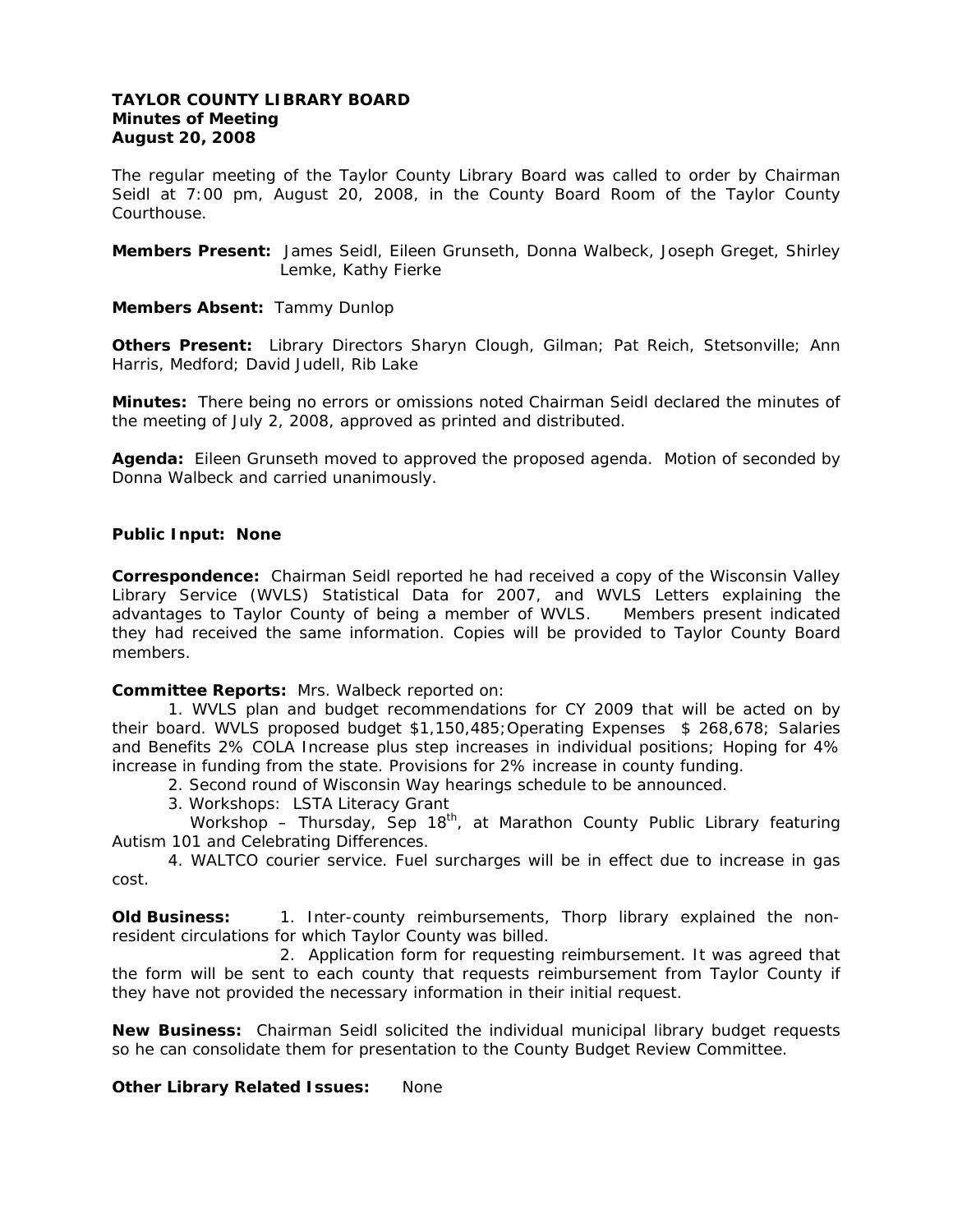**Next Meeting:** Will be at the call of the Chairman because it is not known at this time if another budget related meeting will be necessary.

**Adjournment:** Motion by Donna Walbeck with a second by Joseph Greget to adjourn. Motion carried unanimously. Meeting adjourned at 7:30 pm, August 20, 2008.

Respectfully submitted:

SHIRLEY LEMKE **Secretary**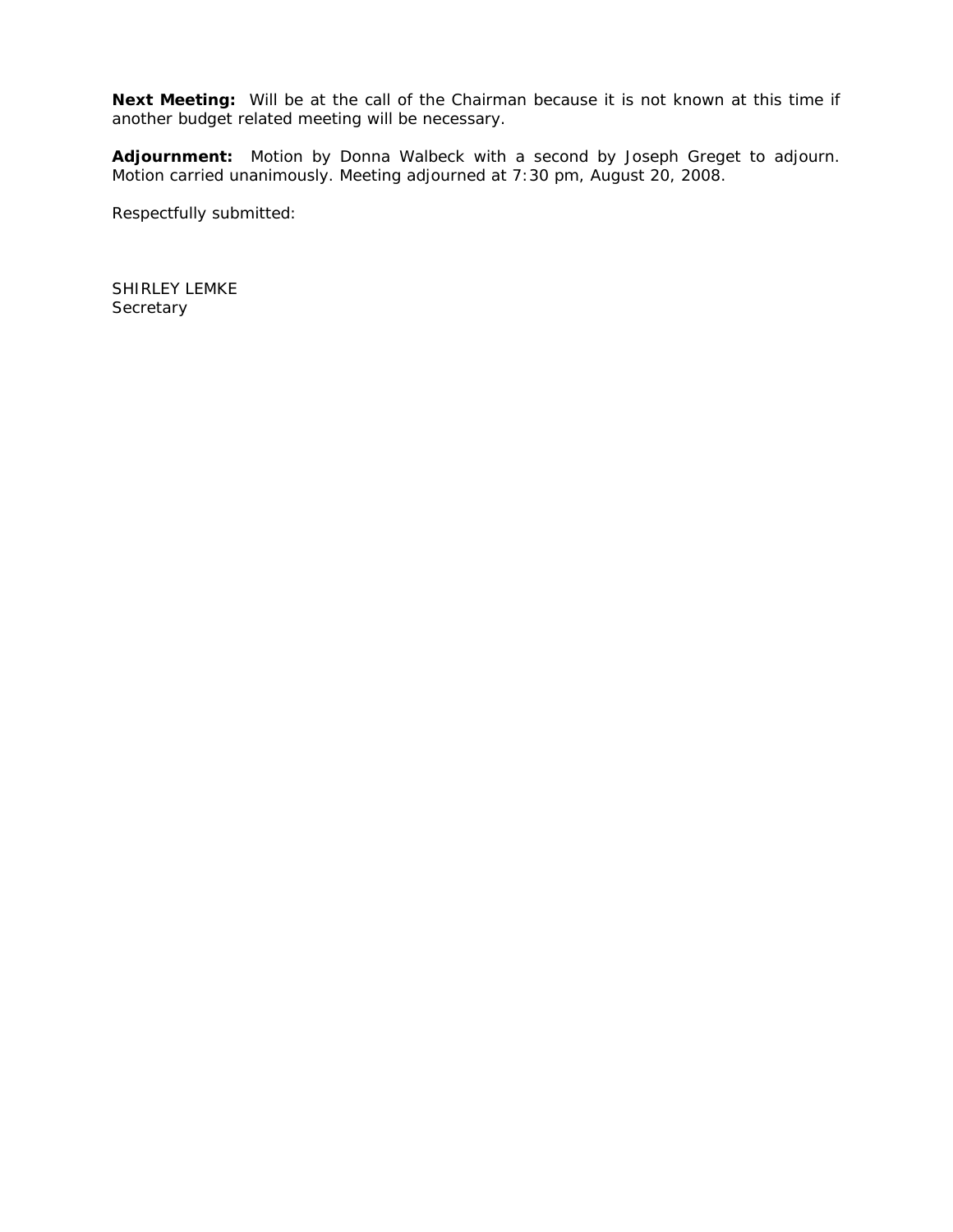### **TAYLOR COUNTY LIBRARY BOARD Minutes of Meeting July 2, 2008**

The regular meeting of the Taylor County Library Board was called to order by Chairman Seidl at 7:00 PM, July 2, 2008, at the Jean M Thomson Memorial Library, Stetsonville.

**Roll Call: Members:** James Seidl, Eileen Grunseth, Kathy Fierke, Tammy Dunlop, Donna Walbeck. Shirley Lemke, Joseph Greget **Others:** Library Directors: Sharyn Clough Gilman; Pat Reich, Stetsonville; Kathleen Kennedy, Westboro; Ann Harris, Medford; David Judell, Rib Lake

**Minutes:** There being no errors or omissions noted the chairman declared that the minutes of the meeting of Feb 27, 2008, be accepted as published and distributed.

**Agenda:** The proposed agenda for the current meeting was unanimously approved without modification.

**Election of Officers: Chairman:** By virtue of his position as County Board representative James Seidl retained the chair in compliance with Chap 2, Taylor County Code. **Vice-Chairman:** Donna Walbeck was nominated and unanimously elected. **Secretary:** Shirley Lemke was nominated and unanimously elected.

**Correspondence:** 1. Wisconsin Dept of Public Instruction Executive Summary: The Economic Contribution of Wisconsin Public Libraries to the Economy of Wisconsin.

2. Report from Taylor County Clerk depicting Cross County

Reimbursements requested of Taylor County totaling \$17,258.42.

**Committee Reports:** Mrs Walbeck reported on legislative and other activities to include:

- 1. Nothing on the current legislative agenda concerning public libraries.
- 2. Strategic Summit Develop a vision for libraries for future services contributing to the health of democracy and bettering our communities. Nominations are being accepted for individuals who may wish to service on the task force.
- 3. The Wisconsin Way Town hall meeting at Wausau, July 23; Rhinelander, August 12. Interested individuals are invited to attend. Topic: Control of Property Tax While Maintaining Public Services.
- 3. Wisconsin Valley Library Service (WVLS) offer to conduct a trustee orientation for local library boards is desired.
- 4. WVLS exploring a less costly way to run the delivery service to local libraries.

**Old Business:** Cross-County Reimbursements – It was determined to be vitally essential that a standardized form be sent to each county which requests reimbursement by Taylor County. Such form would contain the necessary information to determine who in Taylor County received the library services and other information to justify the request.

**New Business:** CY 2009 Budget Requests - It was determined that local library budget requests should contain a line item indicating the amount of cross-county funding which was received by each library.

It is anticipated that the consolidated library budget will be due to the Budget Review Committee sometime in September, therefore it is projected that the municipal libraries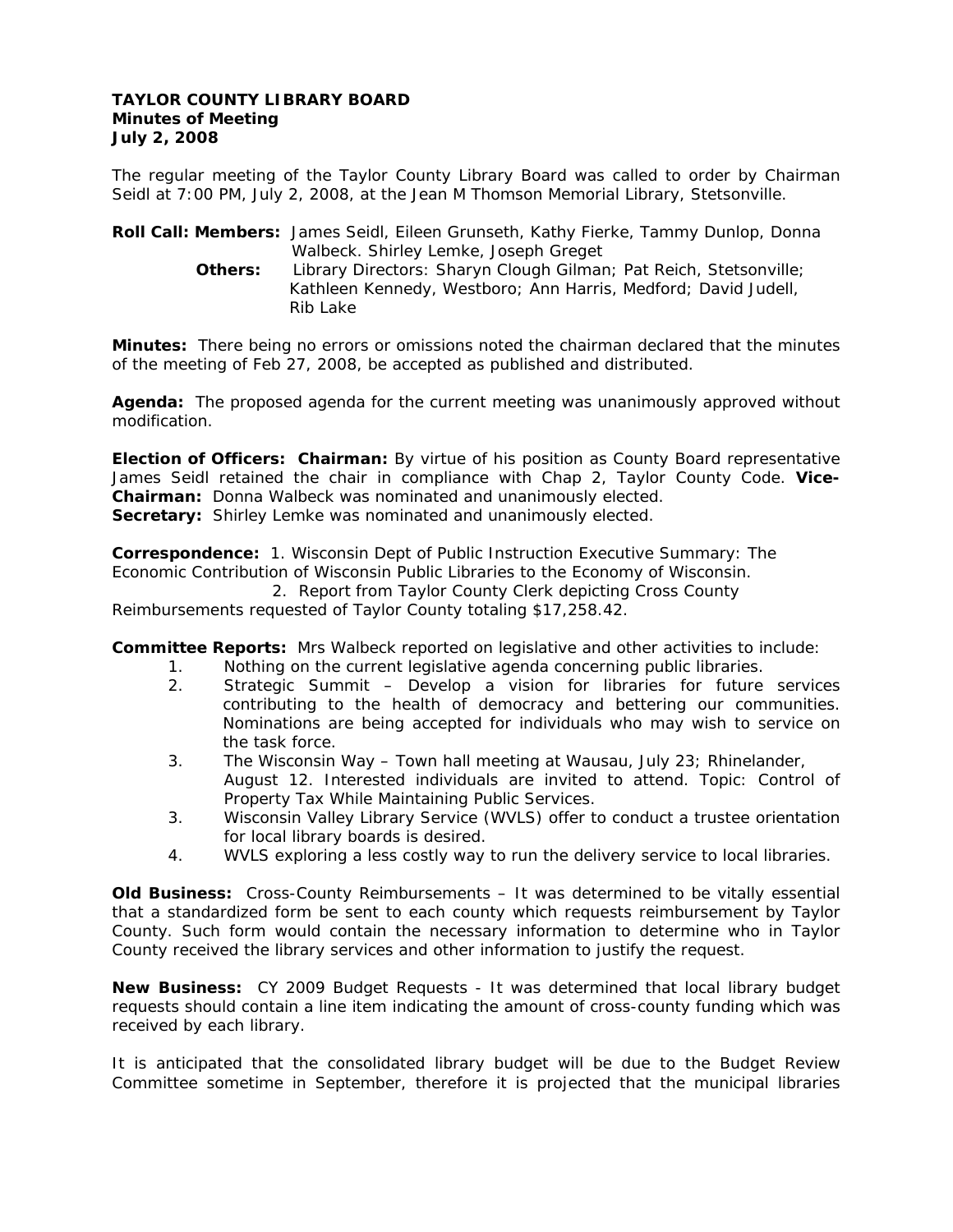prepare their budgets for presentation to the County Library Board during the latter part of August.

**Next Meeting:** Firm date not established, but tentatively planned for late August.

**Adjournment:** There being no further business Chairman Seidl adjourned the meeting at 8:03 PM, July 2, 2008.

RESPECTFULLY SUBMITTED:

# **SHIRLEY LEMKE, Secretary**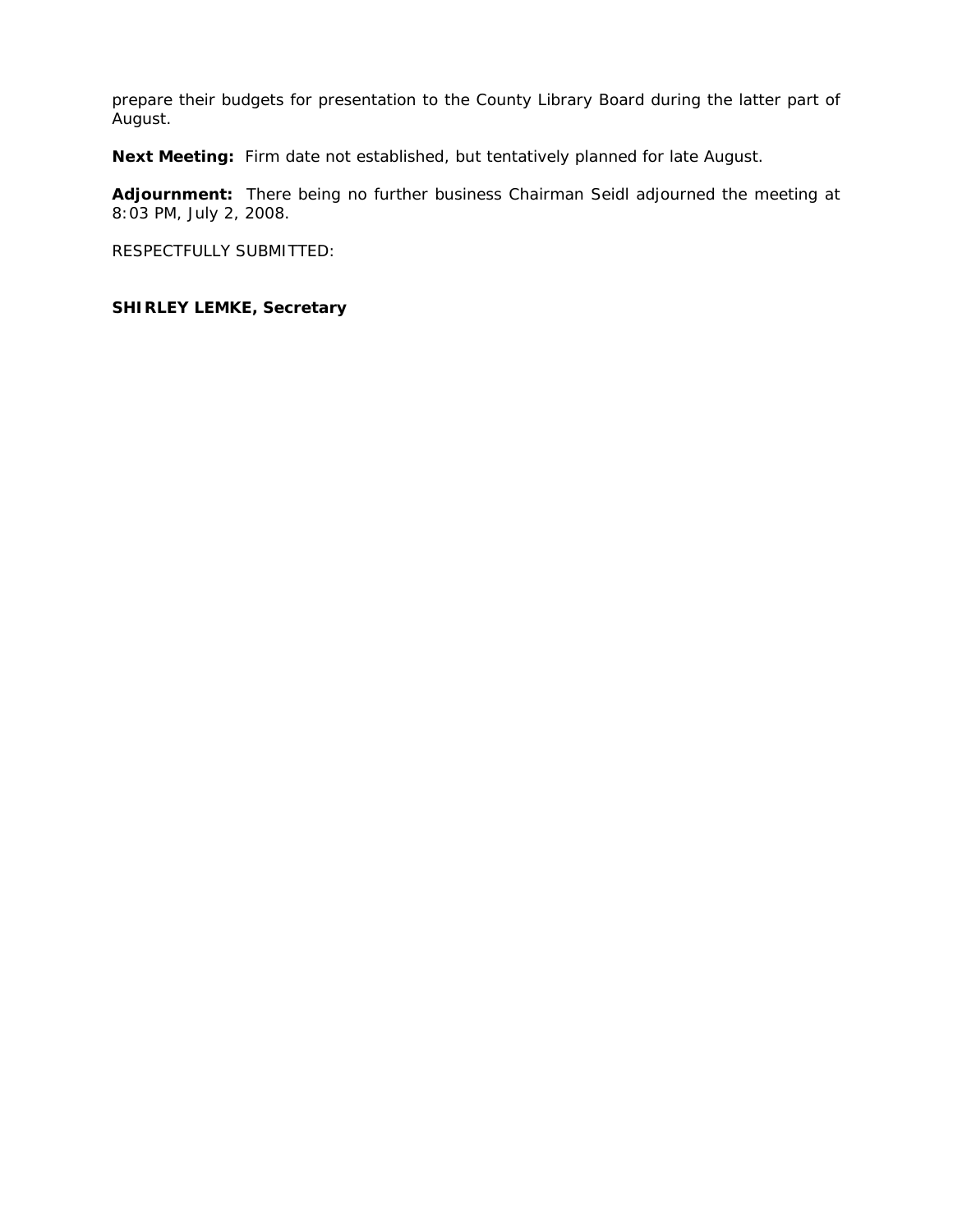### **TAYLOR COUNTY LIBRARY BOARD MINUTES OF MEETING – FEBRUARY 27, 2008**

Chairman Seidl, called the regular meeting of the Taylor County Library Board to order at 7:00 PM, February 27, 21008, at the Frances L. Simek Memorial Library, Medford.

**Members Present:** James Seidl, Donna Walbeck, Kathy Fierke, Eileen Grunseth. Joseph Greget joined the meeting at approx 7:25 PM.

**Members Absent:** Shirley Lemke, Tammy Dunlop

**Others Present:** Library Directors Ann Harris, David Judell, Pat Reich, Sharyn Clough

**Minutes of Previous Meeting:** There being no errors, omissions or corrections noted Chairman Seidl declared the minutes of the meeting of August 1, 2007, approved as published and distributed.

Agenda: A motion to approve the proposed agenda was made by Kathleen Fierke and seconded by Donna Walbeck. The motion carried unanimously.

#### **Public Input:** None

**Correspondence:** David Judell reported that he had received payment from Price County for cross-county circulations.

**Committee Report (Legislative):** Donna Walbeck reported on a number Wisconsin legislative agenda items and distributed several pamphlets and newsletters covering the following issues:

- $\triangleright$  Legislative proposal to increase library funding to statutory level.
- ¾ Support of funding for BadgerLink.
- ¾ Increased funding for Wisconsin Regional Library for Blind & Physically Handicapped, Cooperative Children's Book Center, Wisconsin Library Services University of Wisconsin System libraries.
- $\triangleright$  Support the need for libraries to have access to adequate bandwidth.
- $\triangleright$  Support public library district enabling legislation.
- ¾ Support exemption of county library expenditures from county levy limits.
- $\triangleright$  Promotion of the importance of publicly funded free and open access to library materials to all.

Mrs. Walbeck also reported on several Legislative Policy Statements that are supported by the Wisconsin Library Association including, but not limited to:

- $\triangleright$  Privacy in the use of library materials.
- $\triangleright$  Promotion of regional and statewide sharing of library and information services.
- $\triangleright$  Strong statewide leadership for library development and cooperation.

Mrs. Walbeck informed the attendees of staff changes at Wisconsin Valley Library Service since the retirement of Director Heather Eldred. Marla Sepnafski has been appointed Director.

Attendees were also informed of a WVLS meeting on March 8, 2008. It is an open meeting.

**Old Business:** Cross-county reimbursements. Chairman Seidl questioned the members and directors as to whether it would be advisable or desirable to develop a standard form for requesting payment from adjoining counties for non-resident libraries services. He